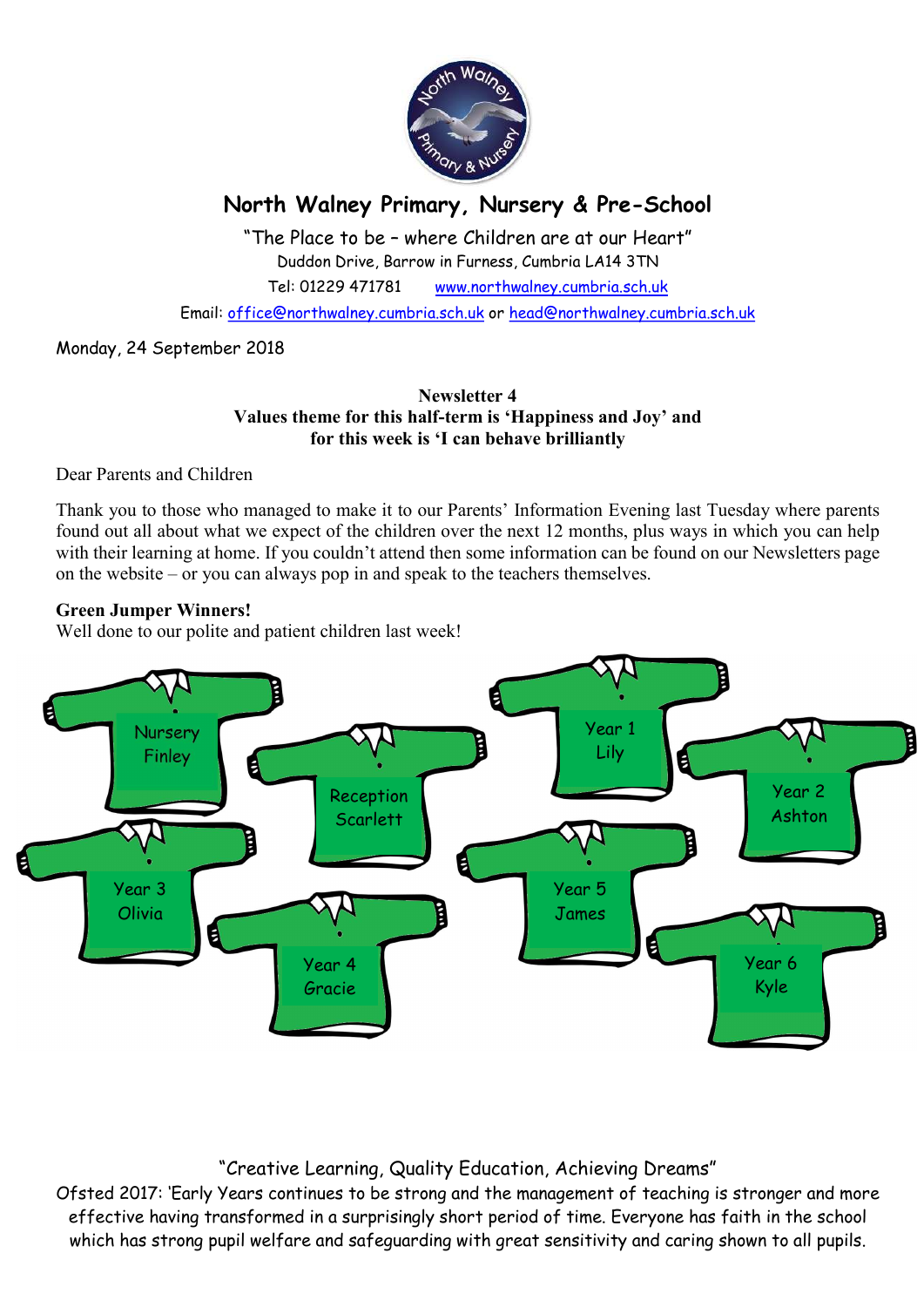

## Natterjacks – why not give it a go?

Following the great party and celebrations at Natterjacks last Friday, we have seen an increase in numbers coming to join us before and after school so why not send your child and see what they think? Natterjacks is run by school staff and provides a safe and secure place for your child to be first thing in the morning and until 5pm in the evening – and its very cheap! Go on – give it a go – no booking required!

Name our Houses!



### Visits from Secondary Schools



We have different secondary schools calling over the next few weeks to talk to the children about where they could go and what they could be doing next year. Don't forget the deadline for applying for a secondary place for next September is  $31<sup>st</sup>$  October 2018. You can apply online or call in at the office for a paper copy of the form.

Last chance to name our houses – so far we have had over 30 entries with some incredible suggestions – some that even I cannot pronounce properly or haven't heard of before. Please make sure any other entries are in by Friday. Also when you come into school for our Green Jumper Awards on a Friday, you will now see our new House Points board showing how well the children are doing!

Open Evenings for Secondary Schools are as follows: 24th September – Walney School All run from 6pm until 8pm

#### And this week's winner is….

Sadly no-one had chosen 36 for the winning number and therefore there was no winner! Better luck next time everyone – and if you want to join in the fun then pop in and see Mrs Malone!





### Individual School Photographs

All of the children will be having their individual school photographs taken on Monday 8<sup>th</sup> October so please make sure they look their best and have winning smiles! All orders placed will be back with parents ahead of Christmas!

### Boxes of Hope

This year we are hoping to support the Boxes of Hope charity as part of our growing role within the community. Everyone should have received a leaflet home last week and if you can help in any way we would be most grateful. You can start collecting items together now and any donations will be collected in school on 12<sup>th</sup> November. Thank you all in advance.

P.S. If anyone has any spare shoeboxes that they can give to school, then we can give out as needed or use to pack our own boxes!





#### Harvest Festival – in aid of the Foodbank – Friday 12th October 2018

As part of our Community mindedness we are collecting tins and packets of food for the Foodbank again this year – so please, if you can, send your donation in to the school office by  $12<sup>th</sup>$  October. We will be holding our Harvest Festival in the morning and we hope that Reverand Andy and a member of the Foodbank team will be with us once again. Thank you!